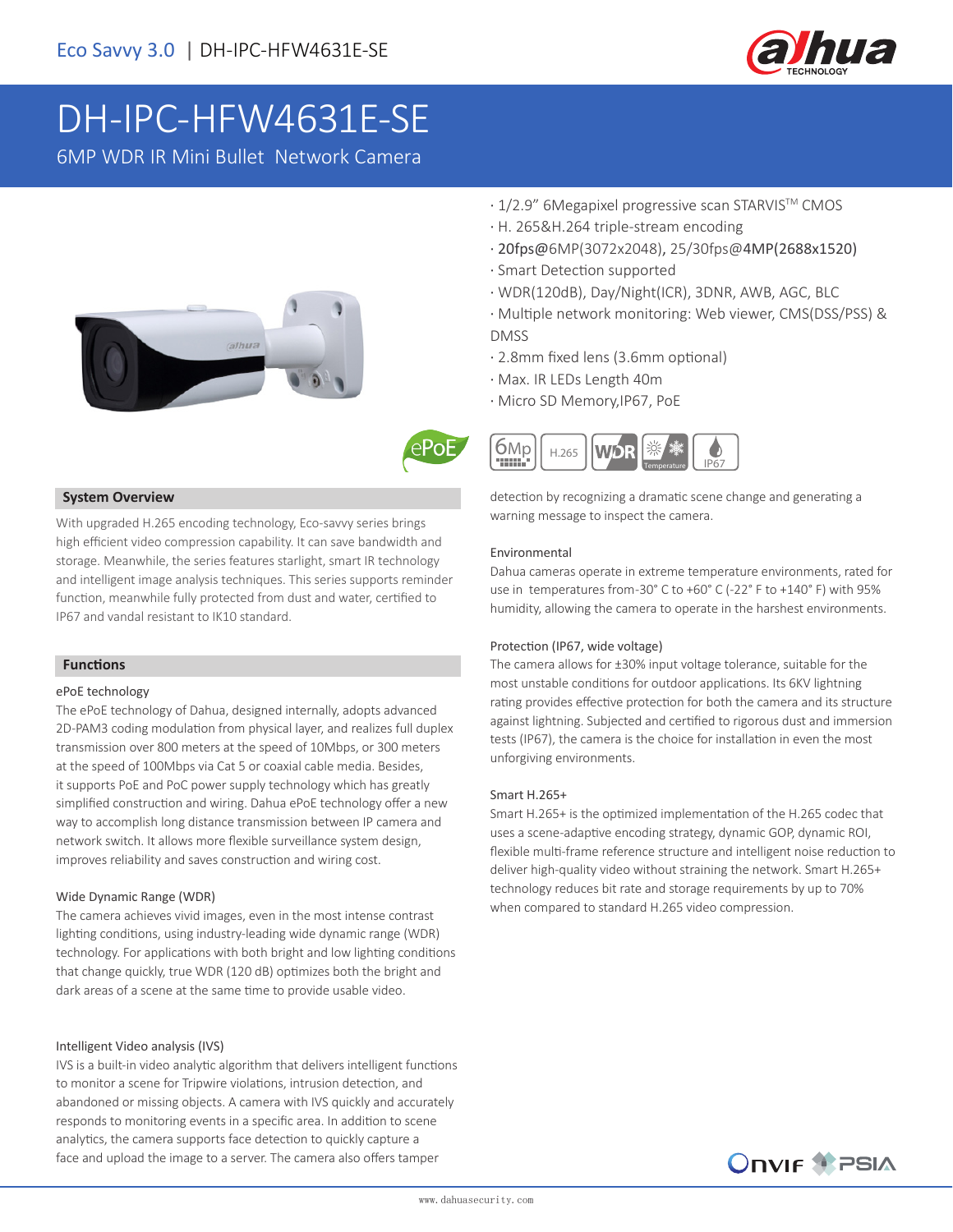# **Technical Specification**

|--|--|

| Image Sensor                    |                                               | 1/2.9" 6Megapixel progressive scan CMOS                                                                                                                                                             |            |           |          |  |
|---------------------------------|-----------------------------------------------|-----------------------------------------------------------------------------------------------------------------------------------------------------------------------------------------------------|------------|-----------|----------|--|
| <b>Effective Pixels</b>         |                                               | 3072(H) x 2048(V)                                                                                                                                                                                   |            |           |          |  |
| RAM/ROM                         |                                               | 512MB/32MB                                                                                                                                                                                          |            |           |          |  |
| <b>Scanning System</b>          |                                               | Progressive                                                                                                                                                                                         |            |           |          |  |
| <b>Electronic Shutter Speed</b> |                                               | Auto/Manual, 1/3(4)~1/100000s                                                                                                                                                                       |            |           |          |  |
| Minimum Illumination            |                                               | 0.04Lux/F1.6( Color,1/3s,30IRE)<br>0.4Lux/F1.6( Color,1/30s,30IRE)<br>OLux/F1.6(IR on)                                                                                                              |            |           |          |  |
| S/N Ratio                       |                                               | More than 50dB                                                                                                                                                                                      |            |           |          |  |
| <b>IR Distance</b>              |                                               | Distance up to 40m (131ft)                                                                                                                                                                          |            |           |          |  |
| IR On/Off Control               |                                               | Auto/ Manual                                                                                                                                                                                        |            |           |          |  |
| <b>IR LEDS</b>                  |                                               | $\overline{2}$                                                                                                                                                                                      |            |           |          |  |
| Lens                            |                                               |                                                                                                                                                                                                     |            |           |          |  |
| Lens Type                       |                                               | Fixed                                                                                                                                                                                               |            |           |          |  |
| Mount Type                      |                                               | Board-in                                                                                                                                                                                            |            |           |          |  |
| Focal Length                    |                                               | 2.8mm (3.6mm optional)                                                                                                                                                                              |            |           |          |  |
| Max. Aperture                   |                                               | F1.6(F1.6)                                                                                                                                                                                          |            |           |          |  |
| Angle of View                   |                                               | H: 98° (69°), V: 67° (48°)                                                                                                                                                                          |            |           |          |  |
| Optical Zoom                    |                                               | N/A                                                                                                                                                                                                 |            |           |          |  |
| <b>Focus Control</b>            |                                               | Fixed                                                                                                                                                                                               |            |           |          |  |
| Close Focus Distance            |                                               | 0.9m(1.7m)                                                                                                                                                                                          |            |           |          |  |
|                                 | Lens                                          | Detect                                                                                                                                                                                              | Observe    | Recognize | Identify |  |
| <b>DORI Distance</b>            | $2.8$ mm                                      | 69m(226ft)                                                                                                                                                                                          | 28m(92ft)  | 14m(46ft) | 7m(23ft) |  |
|                                 | $3.6$ mm                                      | 89m(292ft)                                                                                                                                                                                          | 36m(118ft) | 18m(59ft) | 9m(30ft) |  |
| Pan/Tilt/Rotation               |                                               |                                                                                                                                                                                                     |            |           |          |  |
| Pan/Tilt/Rotation Range         |                                               | Pan:0°~360°; Tilt:0°~90°; Rotation:0°~360°                                                                                                                                                          |            |           |          |  |
| Intelligence                    |                                               |                                                                                                                                                                                                     |            |           |          |  |
| <b>IVS</b>                      |                                               | Tripwire, Intrusion, Object Abandoned/Missing                                                                                                                                                       |            |           |          |  |
|                                 | Advanced Intelligent Functions Face Detection |                                                                                                                                                                                                     |            |           |          |  |
| Video                           |                                               |                                                                                                                                                                                                     |            |           |          |  |
| Compression                     |                                               | H.265+/H.265/H.264+/H.264                                                                                                                                                                           |            |           |          |  |
| <b>Streaming Capability</b>     |                                               | 3 Streams                                                                                                                                                                                           |            |           |          |  |
| Resolution                      |                                               | (3072×2048)/(3072×1728)/(2592×1944)/<br>(2688×1520)/(2560×1440)/<br>(2304×1296)/1080P(1920×1080)/<br>SXGA(1280×1024)/1.3M(1280×<br>960)/720P(1280×720)/D1(704×576/704×480)/<br>CIF(352×288/352×240) |            |           |          |  |
|                                 |                                               | Main Stream: 6MP (1~20fps), 4MP(1~25/30fps)                                                                                                                                                         |            |           |          |  |
| <b>Frame Rate</b>               |                                               | Sub Stream: D1(1~25/30fps)                                                                                                                                                                          |            |           |          |  |
|                                 |                                               | Third Stream: 1080P(1~25/30fps)                                                                                                                                                                     |            |           |          |  |
| <b>Bit Rate Control</b>         |                                               | CBR/VBR                                                                                                                                                                                             |            |           |          |  |
| <b>Bit Rate</b>                 |                                               | H.264: 24K ~ 10240Kbps<br>H.265: 14K ~ 9984Kbps                                                                                                                                                     |            |           |          |  |
| Day/Night                       |                                               | Auto(ICR) / Color / B/W                                                                                                                                                                             |            |           |          |  |

| <b>White Balance</b>                    | Auto/Natural/Street Lamp/Outdoor/Manual                                                                                                                 |  |  |  |
|-----------------------------------------|---------------------------------------------------------------------------------------------------------------------------------------------------------|--|--|--|
| Gain Control                            | Auto/Manual                                                                                                                                             |  |  |  |
| <b>Noise Reduction</b>                  | 3D DNR                                                                                                                                                  |  |  |  |
| <b>Motion Detetion</b>                  | Off / On (4 Zone, Rectangle)                                                                                                                            |  |  |  |
| Region of Interest                      | Off / On (4 Zone)                                                                                                                                       |  |  |  |
| Electronic Image Stabilization<br>(EIS) | N/A                                                                                                                                                     |  |  |  |
| Smart IR                                | Support                                                                                                                                                 |  |  |  |
| Defog                                   | N/A                                                                                                                                                     |  |  |  |
| Digital Zoom                            | 16x                                                                                                                                                     |  |  |  |
| Flip                                    | 0°/90°/180°/270°                                                                                                                                        |  |  |  |
| Mirror                                  | Off/On                                                                                                                                                  |  |  |  |
| <b>Privacy Masking</b>                  | Off / On (4 Area, Rectangle)                                                                                                                            |  |  |  |
| Audio                                   |                                                                                                                                                         |  |  |  |
| Compression                             | N/A                                                                                                                                                     |  |  |  |
| Network                                 |                                                                                                                                                         |  |  |  |
| Ethernet                                | RJ-45 (10/100Base-T)                                                                                                                                    |  |  |  |
| Protocol                                | HTTP; HTTPs; TCP; ARP; RTSP; RTP; UDP; SMTP;<br>FTP; DHCP; DNS; DDNS; PPPOE; IPv4/v6; QoS;<br>UPnP;NTP; Bonjour; 802.1x; Multicast; ICMP;<br>IGMP; SNMP |  |  |  |
| Interoperability                        | ONVIF, PSIA, CGI                                                                                                                                        |  |  |  |
| <b>Streaming Method</b>                 | Unicast / Multicast                                                                                                                                     |  |  |  |
| Max. User Access                        | 10 Users / 20 Users                                                                                                                                     |  |  |  |
| <b>Edge Storage</b>                     | NAS<br>Local PC for instant recording<br>Mirco SD card 128GB                                                                                            |  |  |  |
| Web Viewer                              | IE, Chrome, Firefox, Safari                                                                                                                             |  |  |  |
| Management Software                     | Smart PSS, DSS, Easy4ip                                                                                                                                 |  |  |  |
| Smart Phone                             | IOS, Android                                                                                                                                            |  |  |  |
| Certifications                          |                                                                                                                                                         |  |  |  |
| Certifications                          | CE (EN 60950:2000)<br>UL:UL60950-1<br>FCC: FCC Part 15 Subpart B                                                                                        |  |  |  |
| Interface                               |                                                                                                                                                         |  |  |  |
| Video Interface                         | N/A                                                                                                                                                     |  |  |  |
| Audio Interface                         | N/A                                                                                                                                                     |  |  |  |
| <b>RS485</b>                            | N/A                                                                                                                                                     |  |  |  |
| Alarm                                   | N/A                                                                                                                                                     |  |  |  |
| Electrical                              |                                                                                                                                                         |  |  |  |
| Power Supply                            | DC12V, PoE (802.3af)(Class 0)                                                                                                                           |  |  |  |
| Power Consumption                       | < 6.5W                                                                                                                                                  |  |  |  |